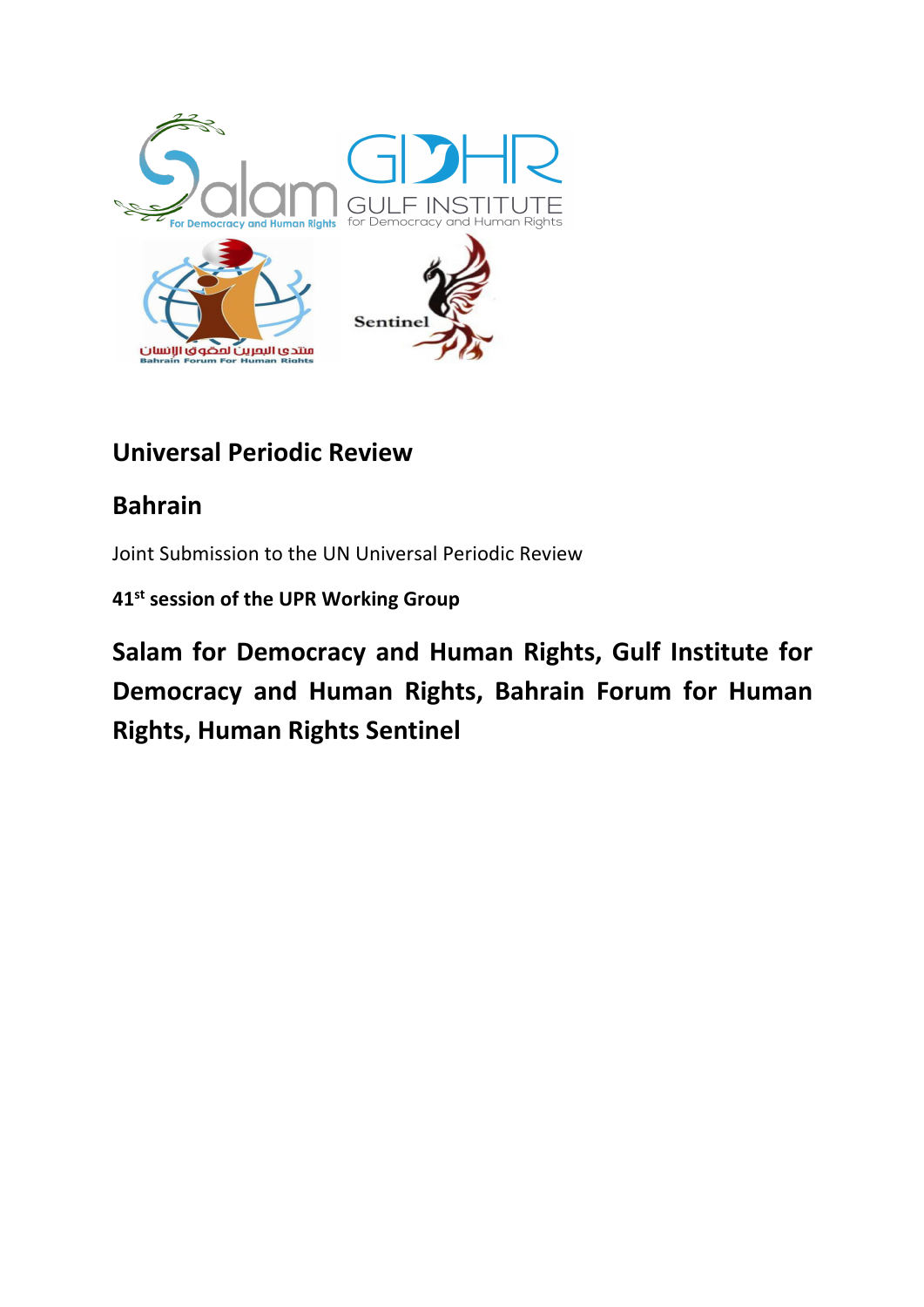## **Introduction**

- 1) Salam for Democracy and Human Rights (SALAM DHR) is a non-governmental human rights organisation that promotes adherence to international human rights standards and universal principles of democracy. It focuses primarily on Bahrain and other Gulf countries. It is registered in France, Sweden, Switzerland, and the United Kingdom, while its personnel are geographically distributed. It is prohibited in Bahrain, where the organisation nevertheless has members.
- 2) The Gulf Institute for Democracy and Human Rights (GIDHR) is a non-governmental organisation based in Australia aiming to promote the respect for democratic principles, as well as establishing the human rights and social justice principles, and stopping the human rights violations in the Gulf Region in general and in Bahrain in particular.
- 3) Bahrain Forum for Human Rights (BFHR) is an independent human rights organisation based in Lebanon. It seeks to promote commitment to the principles of human rights and to peruse those involved in human rights violations in Bahrain.
- 4) Human Rights Sentinel is a transnational non-governmental organisation based in Ireland and promotes the global empowerment and mutual participation of civil society to foster the compliance of and adherence to human rights values, standards, and law in contexts where those fundamental principles are denied or at risk.
- 5) At the 3rd cycle of the UPR Bahrain supported 139 out of 175 recommendations. SALAM DHR's midterm assessment in 2019 assessed Bahrain's progress.
- 6) This joint submission addresses the organisations' core concerns in respect to civil and political, economic and social rights, torture and cruel, inhuman and degrading punishment and citizenship.
- 7) The methodology of this report is based on the research of the contributing organisations listed above, along with statements, laws and policies set out on websites belonging to the Government of Bahrain (GoB); reports from non-governmental organisations such as Amnesty International, Human Rights Watch and others.

# **Previous UPR for Bahrain Under the First, Second, and Third Cycles**

- 8) Bahrain was previously reviewed during the 1st, 13th and 36th sessions of the UPR, in 2008, 2012 and 2017 respectively.
- 9) In the first cycle, during the 1st session, Bahrain received nine recommendations to prioritise drafting a law on the provision of citizenship to children where the father is not a Bahraini citizen, which Bahrain accepted.
- 10) In the second cycle, during the 13th session, six recommendations were made to Bahrain regarding nationality and statelessness in relation to gender discrimination.
- 11) In the third cycle, during the 36<sup>th</sup> session, fourteen recommendations were made to Bahrain regarding statelessness and the right to a nationality, seven of which it accepted, and seven it noted.
- 12) Since 2016, various international human rights committees have also made recommendations to Bahrain on the matter of statelessness and discrimination against women and children.
- 13) Bahrain has engaged in some reforms. However, SALAM DHR continues to receive reports of torture and ill-treatment, particularly of detainees arrested on suspicion of terrorism, including minors.
- 14) Most legislation criminalising the rights to freedom of expression, association and peaceful assembly remains in place. It continues to be used to detain prisoners of conscience.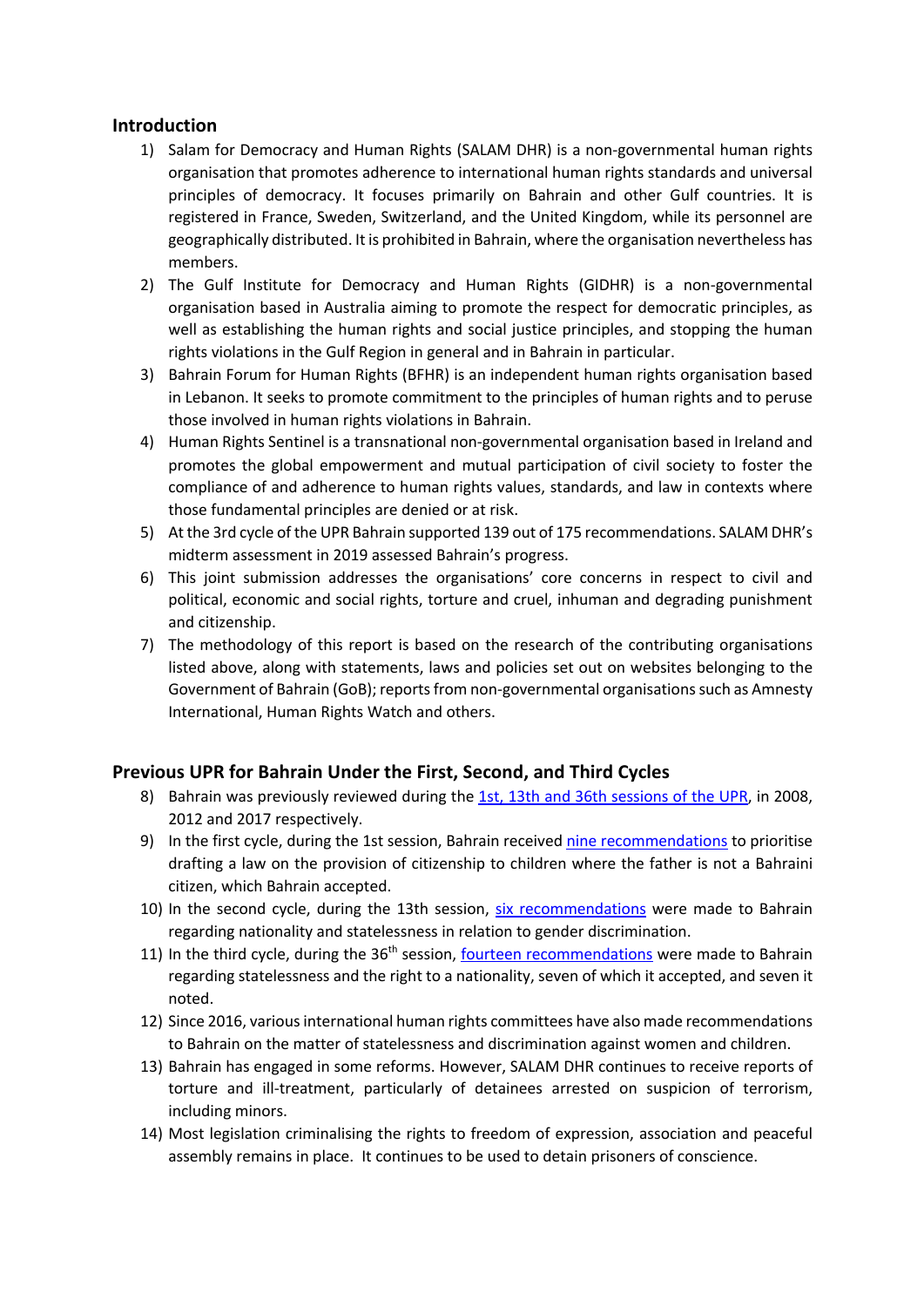- 15) Many prisoners of conscience including those detained in 2011 remain incarcerated. Human rights defenders continue to work in a hostile environment, and impermissible restrictions on political associations remain in place.
- 16) Bahrain continues to strip citizenships often resulting in statelessness and using the death penalty. In both cases, "confessions" are often rendered under torture and verdicts rendered by unfair trials.

## **Bahrain's Mid-Term Review**

- 17) The 2019 midterm assessment conducted by SALAM DHR and BFHR indicated a fundamental lack of willingness by Bahrain to address human rights concerns raised in successive UPR cycles. Since 2011, the GoB has refused to effectively implement the recommendations of the Bahrain Independent Commission of Inquiry and UN human rights bodies: it has rejected appeals to release prisoners of conscience or to improve its trial procedures. Discriminatory practices remain. These practices violate freedom of expression, association, and assembly. Additionally, women remain politically and economically marginalised and migrants remain highly vulnerable. Finally, the use of the death penalty continues, despite considerable concerns about due process.
- 18) The submitting organisations urge the international community to learn from these examples and to assess critically all claims of progress by the GoB.
- 19) The submitting organisations implore the international community to reiterate and expand the recommendations it made in 2017.
- 20) Finally, the submitting organisations call on the international community to place meaningful pressure on Bahrain to support and implement all recommendations it receives, including via adherence to legally binding conventions.

## **Economic Rights**

- 21) The GoB has failed to implement safeguards under the ICESCR, including the recruitment and employment of migrants. Foreign workers lack key labour protections and remain vulnerable to exploitation and abuse, violating Article 6 of the ICESCR and Article 13 of the Bahraini Constitution. Bahrain is also in violation of recommendation 114.88 from ithe  $3<sup>rd</sup>$  UPR.
- 22) The GoB has discriminated against members of Bahrain's Shi'a community in respect to employment in the public sector. Bahrain is in further violation of Article 6 of the ICESCR, Article 13 of its constitution, and recommendation 114.88 from the 3<sup>rd</sup> UPR.
- 23) There are numerous instances of domestic workers not receiving legally guaranteed 30 days of annual leave. Female workers are also subjected to a range of religious impositions and frequently suffer abuse. Additionally, a range of occupational health and safety issues are alleged. This means Bahrain is in violation of Article 7 of the ICESCR and recommendation 114.154 from the 3rd UPR and has failed to ensure that domestic workers enjoyed the contracted terms and conditions of their employment.
- 24) The GoB has failed to ensure that employers abided by laws preventing employers from withholding workers' passports. These practices fundamentally restricts workers' rights by removing their freedom of movement. Bahrain is in violation of Article 7 of the ICESCR and recommendations 114.170, 114.171, and 114.172.
- 25) Bahrain has not ratified Convention No. 87 on Freedom of Association and Protection of the Right to Organise or Convention No. 98 on the right to Organise and Collective Bargaining, meaning workers have no guarantee of rights.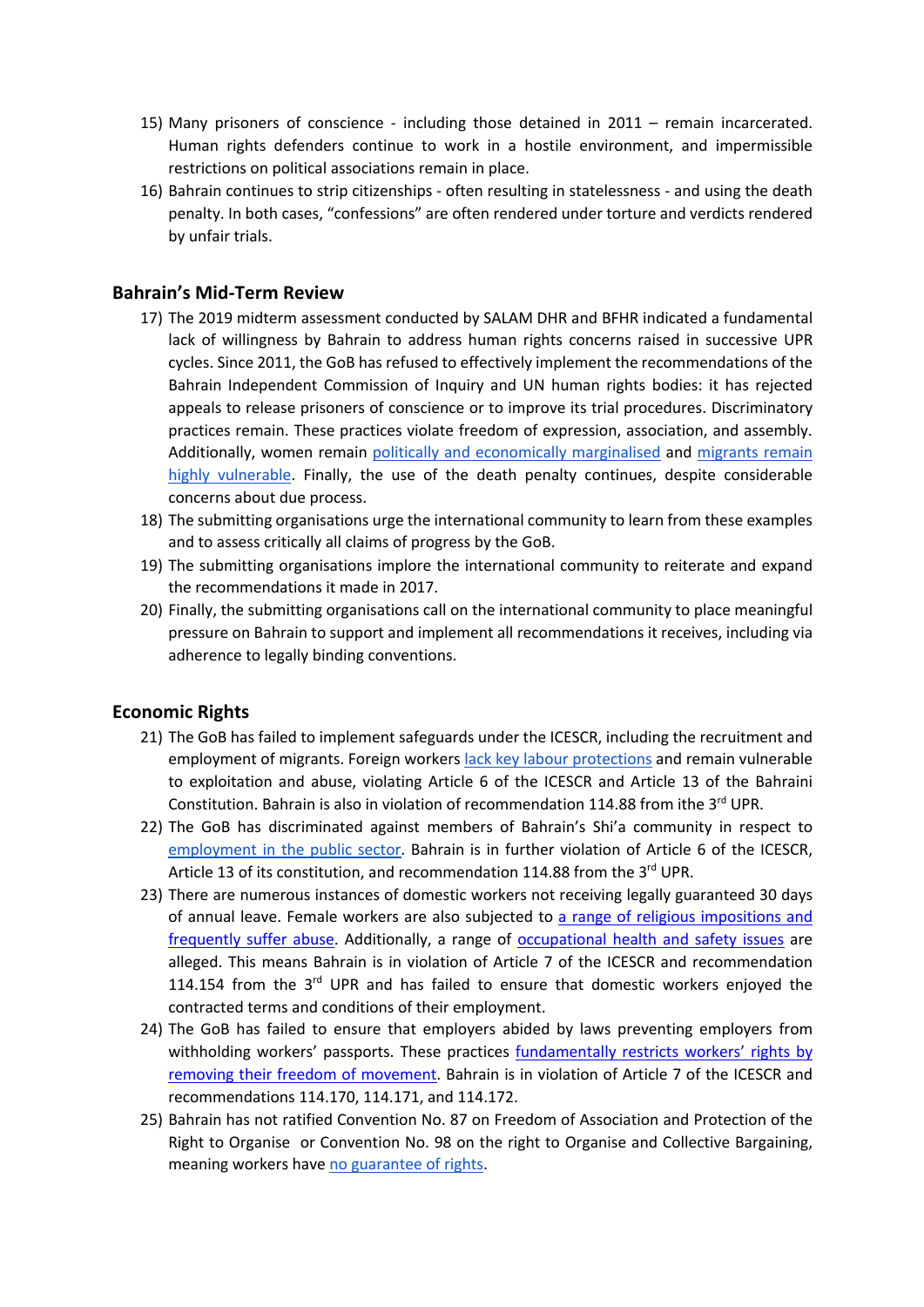- 26) While Bahrain permits strike actions in some contexts, it submitted a declaration stating this does not extend to essential utilities. It has not elaborated on the meaning of "essential utilities", meaning it could be interpreted broadly, undermining the right to take industrial action.
- 27) Bahrain's minimum wage is applicable only to the public sector, threatening the right to an adequate standard of living because.

#### **Recommendations**

- 11) SALAM DHR echoes calls made by Bahrain's National Institution for Human Rights (NIHR) that Bahrain:
	- Accede to International Labour Organisation Convention No. (87) of 1988 regarding freedom of association and protection of the right to organise, and to
	- Convention No. (98) of 1988 regarding the implementation of the principles of the right to organise and collective bargaining, and to
	- Make the necessary amendments to the provisions of Decree-Law No. (33) of 2002 promulgating the Trade Unions Law and its amendments, to introduce a provision stating the right of workers addressed by civil service systems and regulations to establish and join trade unions.

#### 12) Contributing organisations call on Bahrain to:

- Ensure that discrimination in the recruitment process is ameliorated
- Ensure that discrimination against Shi'a in the public sector is addressed
- End discrimination against migrant workers by amending labour laws to include domestic workers
- Clarify as precisely as possible what strikes are permitted.

## **Social Rights/Combating Racial Discrimination**

- 17) The GoB engages in a range of discriminatory, sectarian practices. The recent Khums case is an example, where a religious leader was arrested for misappropriation of funds and collecting money without a licence. This ignored the fact that all the correct procedures were followed. The paying of Khums is a religious obligation for Shi'a Muslims. Additionally, Shi'a clerics face harassment and prosecution.
- 18) Women's rights are violated. The Bahraini penal code states that a person who commits rape or sexual assault is exempt from criminal prosecution if the women states that she wishes to marry the offender.<sup>i</sup> Additionally, Bahrain's reservations to the Convention on the Elimination of Discrimination Against Women renders the convention effectively meaningless. This is shown by paragraph 52 of the Bahrain's state report to the Committed on the Elimination of Discrimination Against Women. The fact this reservation remains in force means Bahrain is in violation of recommendation 114.1 from its 3rd UPR.
- 19) There are concerns regarding the right to health enshrined under Article 12 of the ICESCR. Bahrain's migrant workers have suffered significantly from the COVID-19 pandemic, both in terms of cases and economically. Bahrain's migrant workers have had their wages by half during the pandemic. Concurrently, employers in Bahrain have been eligible for a range of government support measures. This means Bahrain is in violation of Article 7 of the ICESCR.
- 20) There have also been violations of freedom of conscience with various violations of the Shi'a community's right to conduct religious rites, specifically Ashura rites. In respect to Ashura SALAM DHR recorded a total of 42 violations in 2020. These violations include: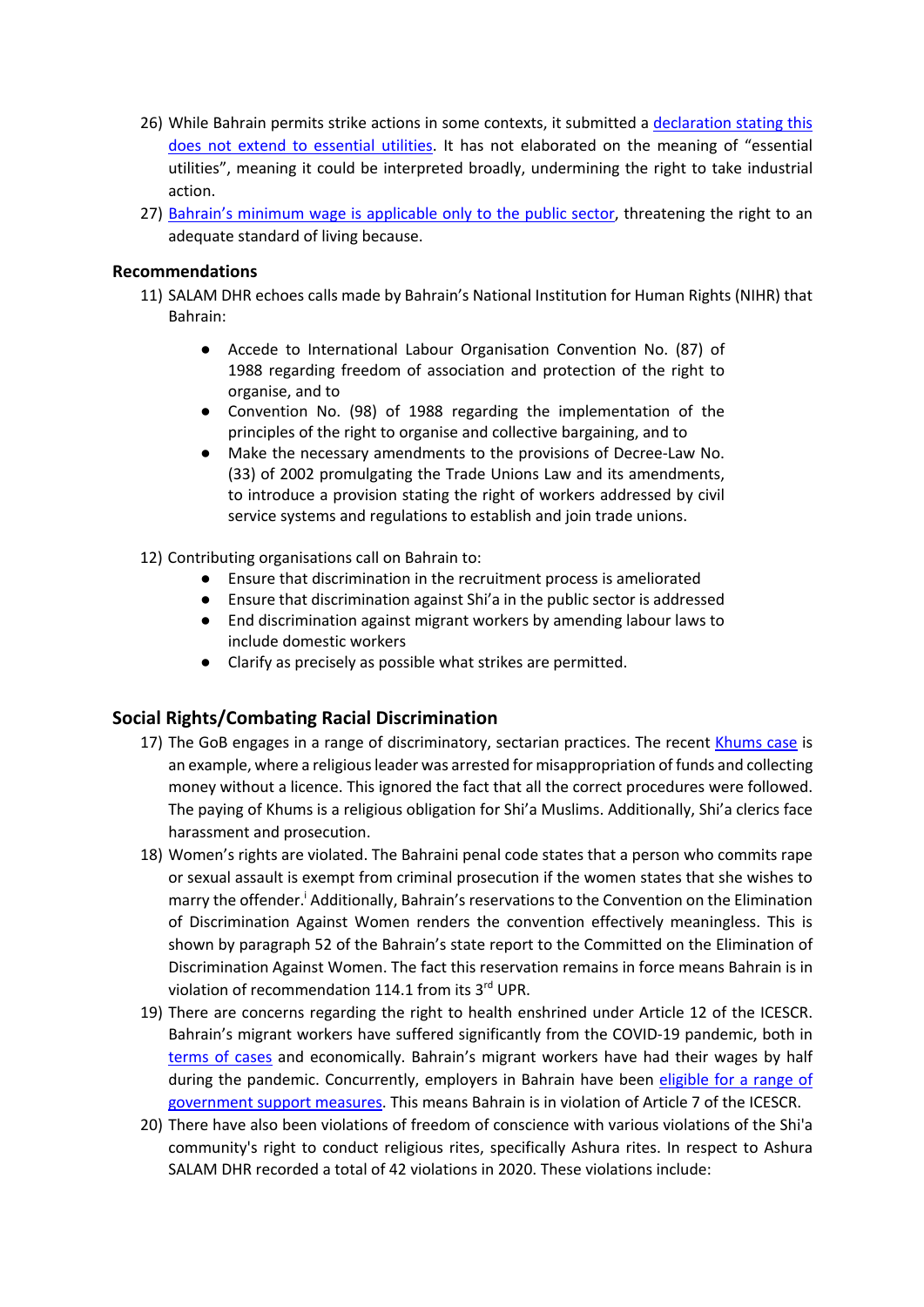- Threatening organisers with long prison sentences and heavy fines, even though organisers would have implemented precautionary, safety measures. Confusingly, gyms, swimming pools, malls and others were allowed to remain open in accordance with the health measures in place.
- Prohibiting the broadcast of commemorations via loudspeakers.
- 21) Several violations also occurred in 2021, with several arbitrary arrests carried out, along with another 15 instances of religious scholars being interrogated.
- 22) The extent of the problem is shown by the Human Rights Committee's expression of concern and restrictions of the right to worship, and that freedom of conscience is not adequately protected in Bahrain. The discriminations faced by Shi'a groups means Bahrain is in violation of recommendations 114.62 and 114.63.
- 23) As of 2022, Bahrain has taken no additional measures to address an increasing use and legitimisation of hate speech and violence against the Shi'a population. This failure to take concrete measures has worsened discrimination and the welfare of the targeted persons.

## **Recommendations**

23) Salam DHR and contributing partners call on Bahrain to:

- Cease practices of religious and sectarian discrimination
- Cease the practice of cultural oppression of excluded groups
- Withdraw reservations to the Articles 2 and 16 of the Convention on the Elimination of Discrimination Against Women
- Amend the penal code to remove the exemption from criminal prosecution for those accused of rape, sexual assaults, or immoral acts if the woman declares she wishes to marry the offender.

# **Prisoners' Rights**

- 27) Article 13 of the ICESCR provides everyone with the right to education. Despite this, 221 children were arrested between 2017 and 2019. While detained, these children were denied an education. At the beginning of the 2016-2017 academic year, 400 students under the age of 18 were imprisoned.
- 28) Article 13 of the ICESCR has been interpreted to mean that all members of the academic community have the right to develop and transmit knowledge. Despite this, in April 2021 Dr Ali Al-Singace had a draft of an apolitical book confiscated.
- 29) Article 12 grants the right of everyone to the highest possible standards of health. Bahrain's prison authorities have failed to implement even basic standards of infection control. There are also credible reports of overcrowding of cells and denial of medical care. This means Bahrain is in violation of Article 12 of the ICESCR and recommendation 114.84 from its 3<sup>rd</sup> UPR.

## **Recommendations**

- 30. Salam DHR and collaborating organisations calls for Bahrain to:
	- End overcrowding in Jau Central Prison
	- End the practice of incarcerating those under 18 in all possible cases, release as many detained minors as possible, and provide the best possible education to those who remain detained
	- Respect its obligations under Article 13 of the ICESCR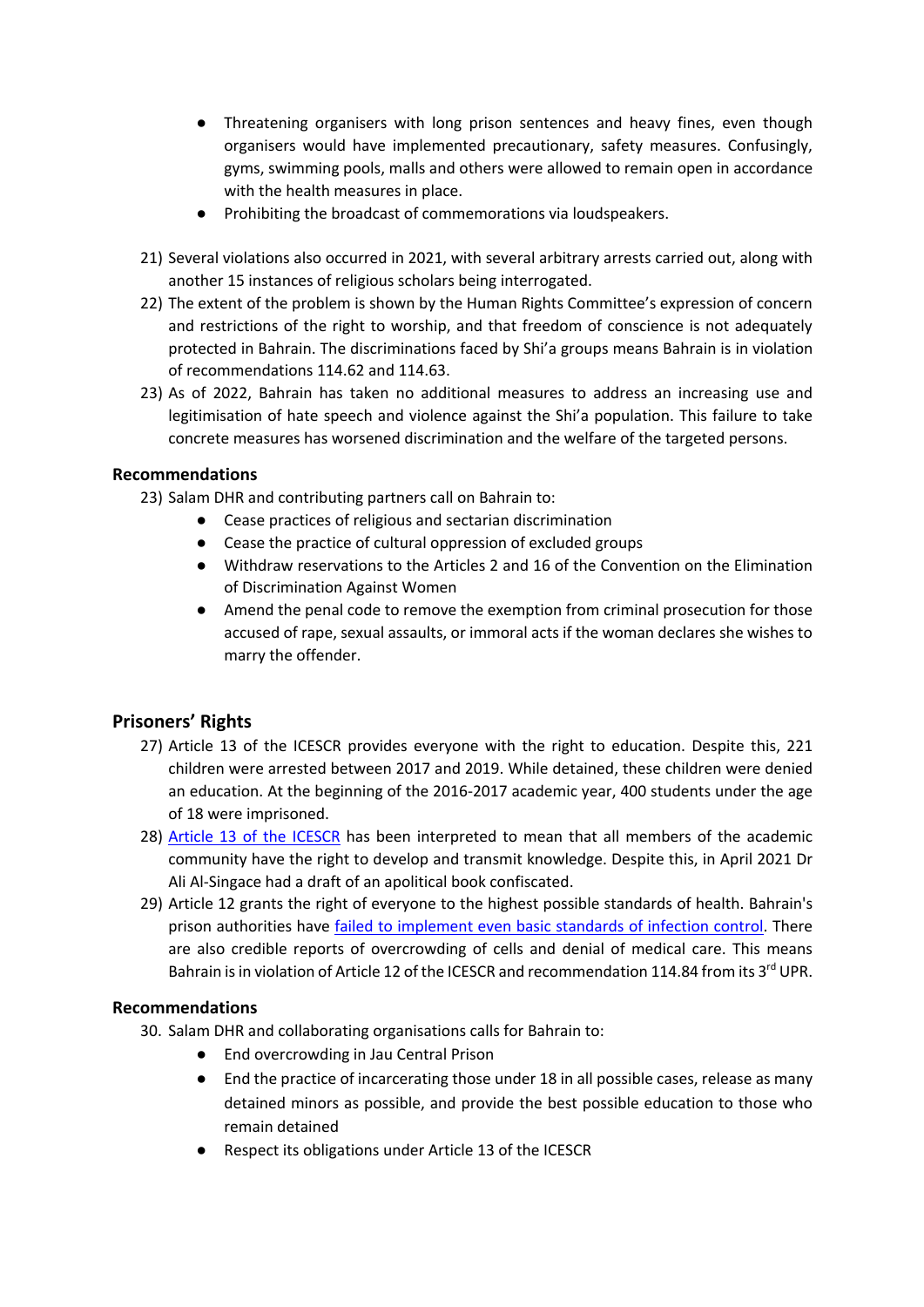- Respect its obligations under Article 12 of the ICESCR and ensure effective medical treatment to all of Bahrain's prisoners
- Release all persons detained solely for exercising their rights to freedom of expression or peaceful assembly.

# **Political and Civil Rights**

- 31. The 2018-enacted Exercise of Political Rights Law disqualified those with sentences of over 6 months along with leaders and members of forcibly dissolved political parties.
- 32. In 2018, an amendment to Article 3 of decree law (no 14) of 2002 was enacted, prohibiting leaders of dissolved political societies from running for parliament. The same measure was used against those who had resigned from parliament.
- 33. Consequently, the November 2018 election to the Council of Deputies systematically excluded political figures from formerly prominent political groupings such as Al-Wefaq and Wa'ad as well as human rights defenders not affiliated with any political association.
- 34. The Ministry of Labour also requires that candidates for boards of directors of NGOs should be subject to security checks. This is likely meant to exclude former leaders and members of dissolved societies.
- 35. The GoB's 2017 Exercise of Political Representation Law removed the right of association for swathes of activists and people.

## **Recommendations**

- 36. SALAM DHR and co-signing organisations call on Bahrain to:
	- Abide by articles 1, 4 and 31 of its constitution
	- Fulfil its obligations on the International Covenant on Civil and Political Rights by implementing Articles 2, 25, and 26.
	- Repeal law (no.25) of 2018, which amended Article 3 of degree law (no. 14) of 2002
	- Repeal law (no 15) of 2018, which amended decree law (no 21) of 1989
	- Withdraw the circular of the Ministry of Labour and Social Development No.2020/36/731. This document requires that the names of candidates for the board of director of NGOs should be sent to the Ministry of Labour for evaluation.
	- Lift all restrictions on the political opposition regarding candidacy and voting in parliamentary and municipal elections.
	- Restore normalcy to political life through reconsidering the decision to dissolve Al-Wefaq, the National Democratic Action Society, and the Islamic Action Society.
	- Launch a comprehensive national dialogue to resolve contentious points with the opposition, so that rights violations can end.

# **Torture and Other Cruel, Inhuman, and Degrading Treatment**

- 48) Bahrain is a signatory to the Convention Against Torture (CAT) and the Arab Charter on Human Rights. Torture is also prohibited under Article 19 of Bahrain's constitution and Articles 208 and 232 of Bahrain's penal code. These various laws are in conformity with the Convention Against Torture and Other Cruel, Inhuman, or Degrading Treatment or Punishment (CAT).
- 49) Despite this, instances of torture remain widespread in Bahrain with one such example being provided by the case of Ebitsam Al-Saegh, who gave her consent for her story to be shared. A Bahraini human rights activist, Al-Seagh was subjected to torture for her human rights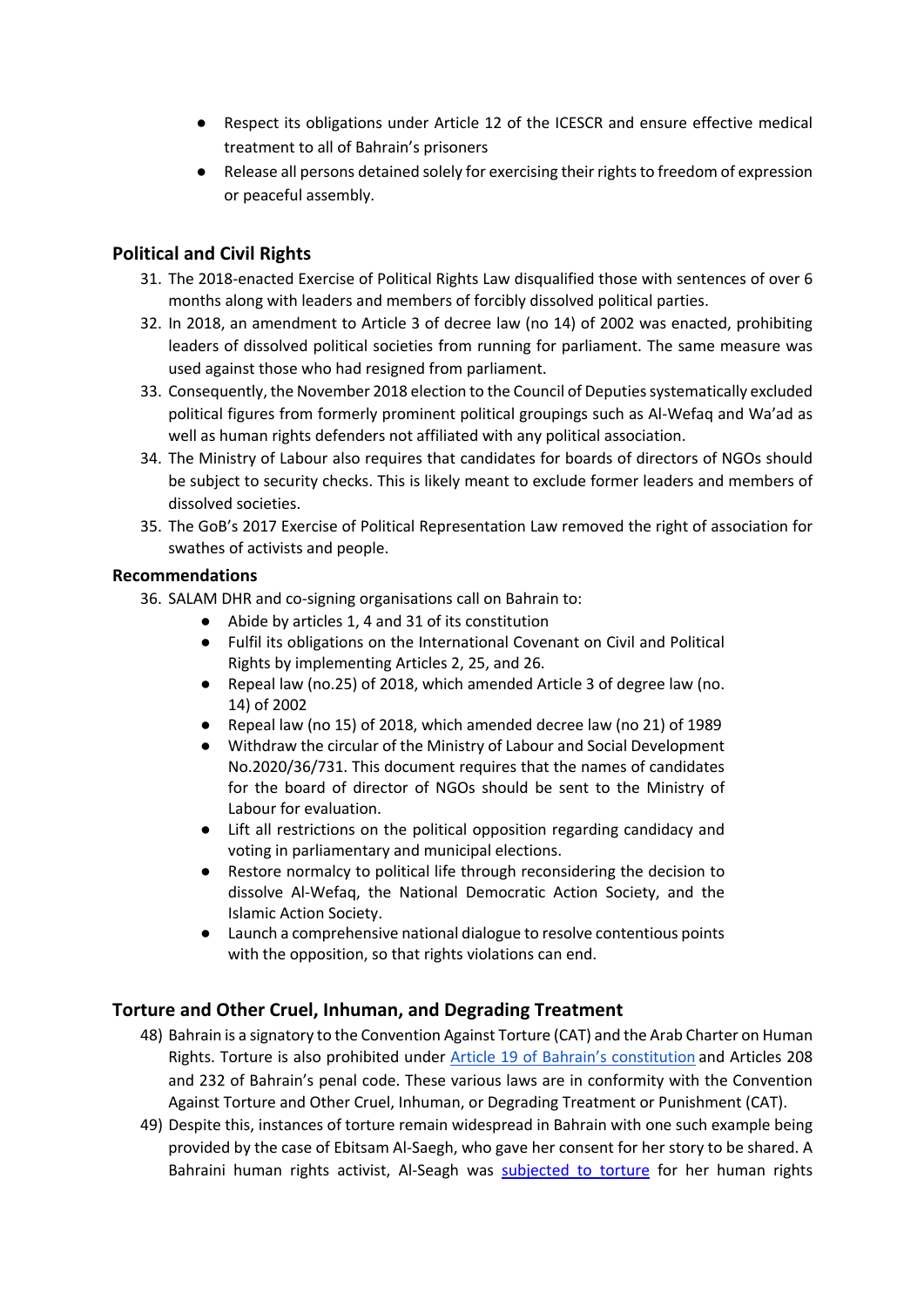activism in May 2017. Ebitsam testified to SALAM DHR that she suffered physical torture and was sexually abused.

- 50) Ebrahim Sarhan, a Bahraini lawyer who gave his consent for his account to be shared, was also subjected to torture in May 2017. Sarhan was kicked continuously in his privates, threatened with rape, and sexually harassed. Throughout his ordeal, officers insisted he confess to a crime he had not committed.
- 51) Torture is also used as a form of reprisal against family members of activists. For example, Younis Ahmed Sultan, who gave his consent for his story to eb shared, was questioned regarding his brother. Younis was tortured, sexually harassed, and ill-treated in November 2017. A week later he was recalled to the same police station, where he was severely beaten and raped.
- 52) Due to conditions in prisons several prisoners have lost their lives including Abbas Mal Allah and Hussein Barakat. Hussein Ahmed Eissa Barakat died of COVID-19 complications. He was denied serious medical care.
- 53) Prisoner H.A. (identity withheld for their protection) gave testimony in which they claimed torture and ill treatment are frequently used. On 16<sup>th</sup> June 2021 they were attacked by prison officers. They stated that to this day they bore the arks of torture.
- 54) Younis Abdel Aziz Mansour Ahmed Al-Nasiri was arbitrarily arrested on 31 October 2018. He was beaten and suffered degrading treatment. Younis informed his family that he had been subjected to electric shocks, sleep deprivation, and being forced to stand for extended periods of time.

#### **Recommendations**

- 54) SALAM DHR and contributing partners calls on Bahrain to:
	- Ratify the Optional Protocol to the Convention Against Torture.
	- Ensure that independent investigations are undertaking for all allegations of instances of torture.
	- Extend an invitation to the Special Rapporteur for Torture and facilitate regular visits.
	- Cease the practice of institutional torture and hold those who partake in torture and ill-treatment to account.
	- Improve the health conditions within Bahraini prisons.

## **Revocation of Nationality**

- 55) Article 15 of the Universal Declaration of Human Rights states that everyone has the right to nationality, and no one shall be arbitrarily deprived of their nationality. Article 29 of the Arab Charter on Human Rights also states that every person has the right to a nationality and that no citizen shall be deprived of their nationality.
- 56) Despite this, revocation of nationality continues to be practised by Bahrain as shown by the fact that in 2018 alone the GoB stripped 232 individuals of their nationality. That same year, a Bahraini court stripped 115 individuals of their nationality in a single trial.
- 57) All power to revoke nationality in Bahrain currently sits with the Minister of Interior and is subject only to cabinet approval. Bahrain claims that these practices are done only to protect against terrorism.
- 58) However, the US Central Intelligence Agency claims that while there are terrorism cases involving violence against Bahraini security, they have concerns that the GoB utilizes counterterrorism laws and punishments – specifically citizenship stripping – to prosecute and harass individuals for criticising the government.<sup>ii</sup> The Ministry of Interior (MoI) and other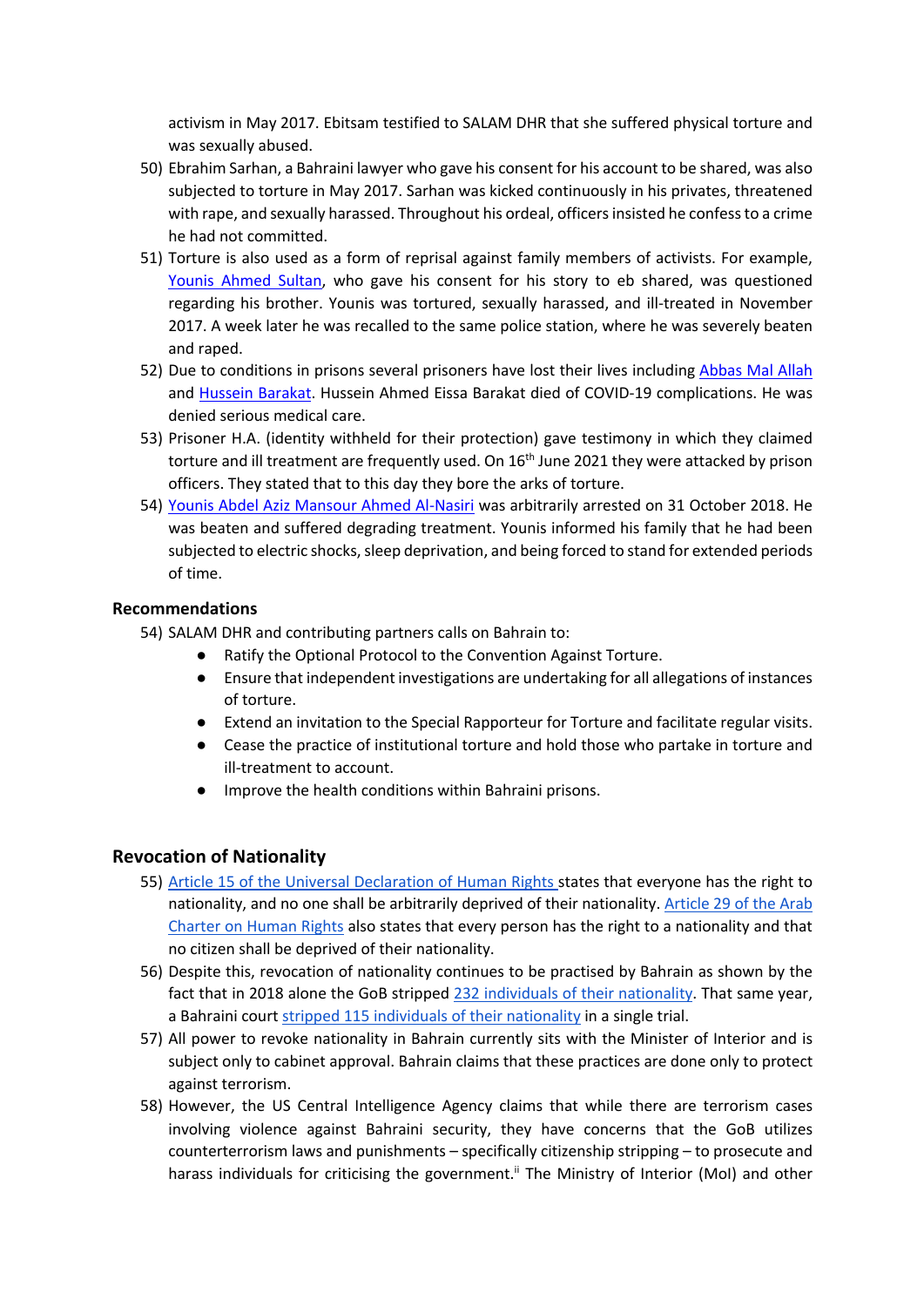security apparatuses routinely act on wide interpretations of these ambiguous legal provisions, imposing ad hoc bans on activism or dissent.

- 59) The consequence of citizenship stripping is that it effectively revokes a person's right to have rights. Victims lose access to their bank accounts, their right to work, their pensions, and any housing allowances. Moreover, their official documentation becomes invalid, and, in some cases, their assets are liquidated by the state.
- 60) Citizenship stripping also impacts the children of victims. Bahraini citizenship is only inherited through the father. Any children born after their father has lost his citizenship are born stateless, even if the mother is a Bahraini citizen.
- 61) Some Bahrainis become 'illegal aliens' when they lose their nationality. These victims are often detained, tortured, and coerced into signing statements confessing their illegal status in Bahrain and deported soon after.
- 62) Those with restored citizenship do not enjoy full rights regarding housing, social allowances, social welfare, healthcare, and continue to face discrimination. They are also barred from running for office even if their citizenship is returned. Additionally, they've received no compensation for any assets seized.
- 63) There has been some improvement regarding citizenship stripping since the  $3<sup>rd</sup>$  UPR cycle. Revocation via royal decree appears to have ended. Since 1 January 2018, all known incidents of citizenship stripping have been handed down by civil or military courts. However, there have been widespread fair trial violations in both courts. These violations include a lack of access to lawyers, especially during interrogation, and coerced confessions.
- 64) In April 2019, by royal decree, King Hamad bin Isa Al Khalifa, restored Bahraini citizenship to 551 individuals. Moreover, the power to strip nationality was restricted to the cabinet. Under these amendments, the King and the judiciary claim that they can no longer unilaterally strip Bahrainis of their citizenship for the purpose of national security or terrorism. Such reforms have not truly rectified the issue of citizenship stripping, however.
- 65) Moreover, 343 former Bahraini citizens remain stripped of their nationality. The GoB has made no comment on whether their citizenships will ever be restored.
- 66) The GoB's reforms hold no parties accountable for citizenship stripping and its harmful consequences. The King can to rule by decree via numerous avenues and Bahrain's lawmaking system is loyal to him, with many of its members being relatives.
- 67) In previous UPR cycles, Bahrain has received various recommendations relating to citizenship and for Bahrain to speed up the legislative process to address the problem of statelessness.

#### **Recommendations**

68) SALAM DHR and contributing partners call on Bahrain to:

- Align its legislation with international law. Furthermore, citizenship should only be revoked in extreme circumstances and only if the party has another nationality.
- Ensure any decision to revoke nationality should be subject to separation of powers, judicial review, and appeal.
- Ensure local authorities do not have the power to revoke citizenship.
- Permit women to pass on their citizenship to their children.
- Restore citizenship to those made stateless by revocation of their nationality.
- Pay reparations to all victims of citizenship revocation.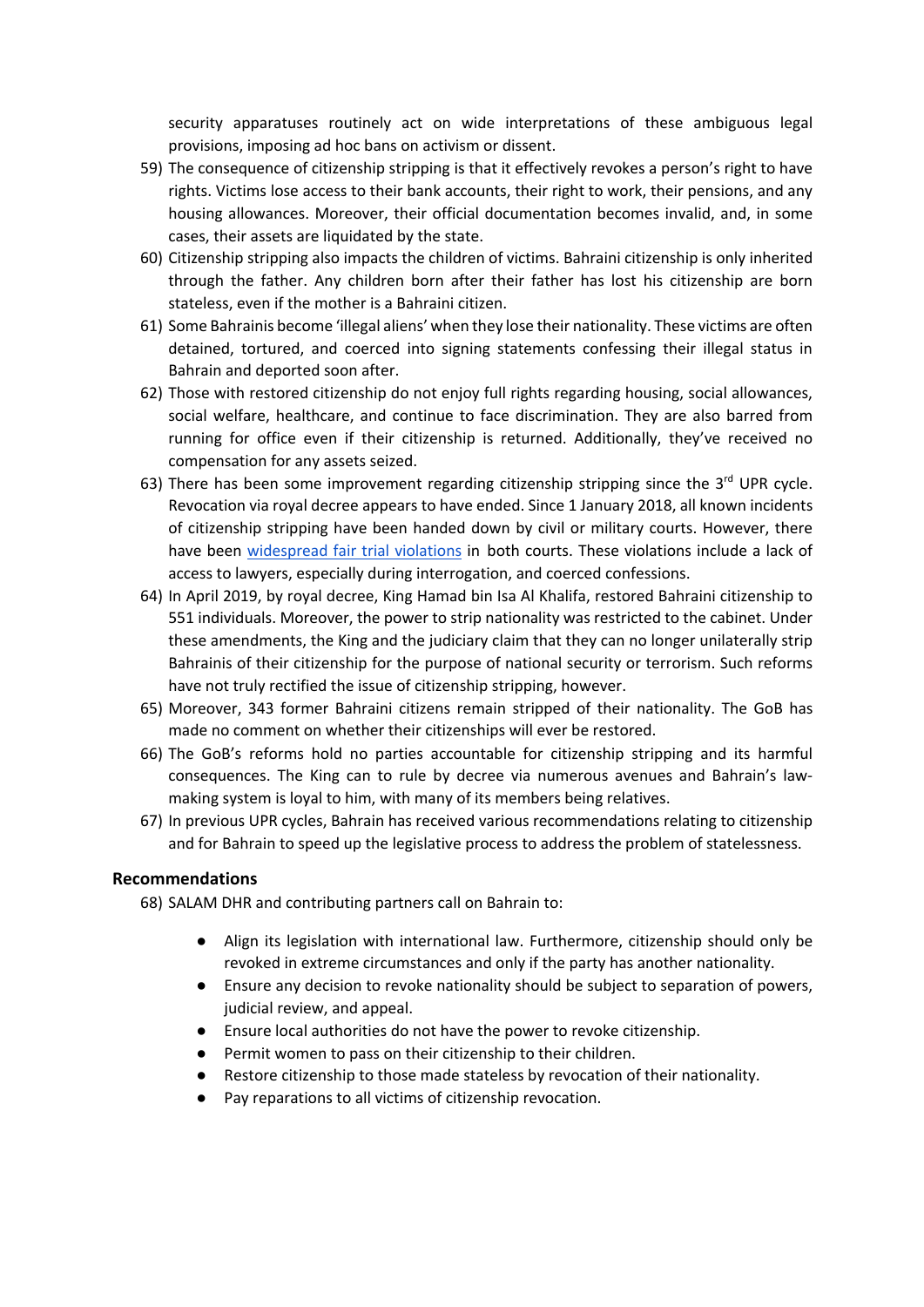## **Summary Findings**

- 69) Salam DHR and its partners continue to welcome the commitments made by the GoB as expressed through many, broad-based recommendations it has accepted. However, the GoB continues to pursue a strategy of accepting broad, generally framed recommendations but rejecting specific ones. By doing this, the GoB can present itself as positively engaging with the OHCHR.
- 70) The GoB has not meaningfully engaged with the OHCHR: it has not extended a standing invitation to special procedures since 2006 and continues to resist requests for country assessment missions. Its correspondence with the OHCHR continuously counters recommendations based in international human rights law and practice.
- 71) The GoB has not verifiably acted on treaty body recommendations made during the reporting period. Instead, it has restored practices ruled out in the BICI report. The GoB remains in noncompliance with the OHCHR and the purpose of the UPR process.
- 72) Bahrain's failure to address the central socio-political conflict between the GoB and recognised leaders and supporters, including human rights activists from the Shi'a community, inhibits the country from developing its international human rights standards. This is expressed by its reintroduction of laws and practices ruled out by the BICI. This core conflict results in other human rights shortcomings, including:
	- The GoB's failure to meaningfully engage with the OHCHR, including its rejection of repeated recommendations made by the OHCHR in respect to release prisoners of conscience Ali Al-Singace, or in respect and trial procedures
	- Flawed and discriminatory provisions and practices relating to freedom of expression, association, and assembly, constituting rights violations in themselves but which have aggravated other violations in relation to the administration of justice, which can be tempered by a freer media environment
	- Limited verifiable initiatives undertaken by the GoB in respect to gender equality and the rights of women and girls, including migrants, across the range of rights recognised under international standards
	- Until 2020, high rates of arbitrary citizenship stripping of Shi'a Bahrainis
	- High levels of judicial, police and intelligence, as well as social harassment of political and human rights activists
	- Cases of arbitrary arrest and prolonged pre-trial detention based on vaguely framed, flawed provisions that criminalise acts that are not internationally recognisable as criminal such as "terrorist activities", where ill-treatment or torture are often features culminating in unfair trials carrying multiple-year sentences
	- The effective re-instatement of the death penalty for acts that are not violent or have lethal consequences
	- Targeting and abuse of human rights defenders.

# **Rights of Women**

78) In 2017, Bahrain reaffirmed aspirationsto implement the Convention on the Elimination of All Forms of Discrimination against Women. Legislative Decree No. 70 of 2014 amending certain provisions of Legislative Decree No. 5 of 2002 rephrases some reservations to the Convention.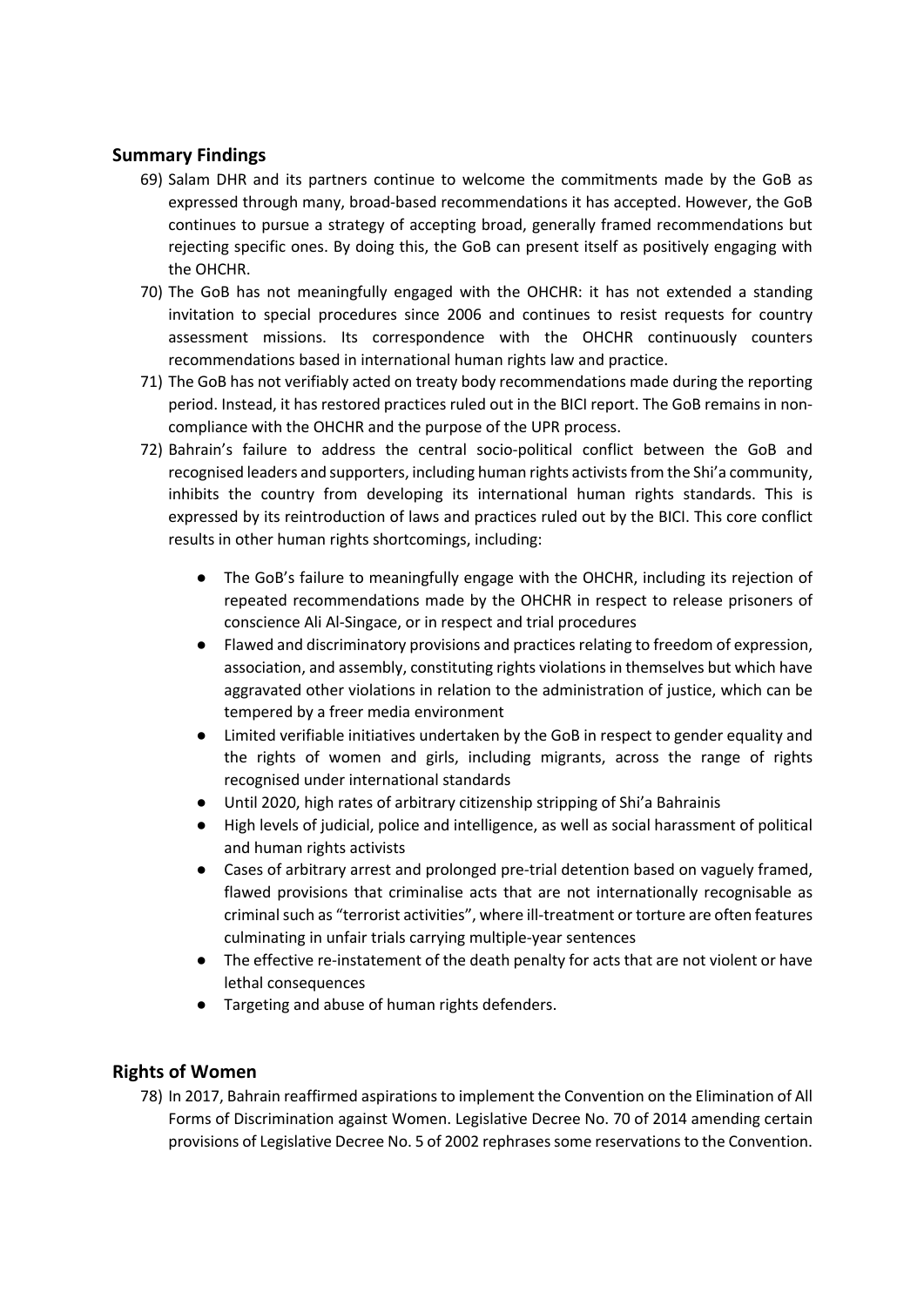It states that Bahrain is committed to implementing the provisions of Articles 2, 15(4) and 16 of the Convention without breaching the provisions of the Islamic sharia.

- 79) In 2018 CCPR/C/BHR/CO/1, reported significant shortcomings relating to gender equality in Bahrain.
- 80) Bahrain has made little progress in achieving equitable representation of women in public and political spheres, particularly in decision-making positions or ensuring that women have equal access to employment opportunities and that the labour laws do not perpetuate stereotypes about women. Female participation in the labour force has in fact decreased.
- 81) Bahrain has made no verifiable progress in combating, preventing, eradicating, and punishing trafficking in persons and forced labour.
- 82) It has also failed to expand labour law protection to domestic workers, ensuring that they can exercise their rights and that they are protected from exploitation and abuse, and provide access to effective legal remedies for the protection of domestic migrant workers' rights, which are essential to preventing the gendered exploitation and abuse of migrant women.

#### **Rights of the Child**

- 83) The Universal Declaration of Human Rights (UDHR) and the International Covenant on Civil and Political Rights (ICCPR), as well as the International Covenant on Economic, Social and Cultural Rights (ICESC), confirm the necessity to protect children's rights and provide a safe environment for them. Bahrain is a signatory to all three.
- 84) Although Bahrain acceded to and ratified the UNCRC in 1991, signed it without reservations in February 1992, and it indeed came into force in March 1992, legal loopholes regarding children remain.
- 85) Bahraini laws do not prohibit employers from employing children. Article 7 of the law stipulates that "a child's employment shall not affect their safety, health or the essence of the rights provided for in the law, and as per the Bahrain Labour law."
- 86) At the same time, Bahrain Labour Law states in Article 24 that "it is prohibited to employ anyone who is less than fifteen years of age", while Article 4 of the Bahraini Child Law states that "the term 'child' shall apply to all persons under the age of 18." This does not comply with the UNCRC, which states that children shall not be subject of human trafficking, in any form, nor be admitted to employment before an appropriate minimum age.
- 87) In Bahraini legislation, no financial assistance is given to children of low-income families. Additionally, children of families whose fathers or mothers face long prison terms are forced to work, often in dangerous conditions. Many children also must leave school when their parents are prohibited from work because they can't obtain work permits from the security authorities. The system obliges employers not to employ a job seeker if they have not obtained a certificate of good conduct from these agencies.
- 88) In addition to legal shortcomings, Bahraini authorities have used children of political and human rights activists as forms of blackmail and reprisal. For example, arbitrary deprivation of nationality has been used against children born while their parents are imprisoned for their demands for political and civil rights. Such examples include Sara, the daughter of Sheikh Ali Salman, who was recently sentenced to life imprisonment, the child Hadi Wafi Kamel Al-Majid, and the child Hussein Mortetha Abdul Jalil Al-Meqdad.
- 89) In Bahrain, children are subjected to the citizenship stripping. For example, in 2016, a Bahraini court in absentia sentenced Mehdi Farhan, aged 17 at the time, to ten years' imprisonment and the revocation of his citizenship.